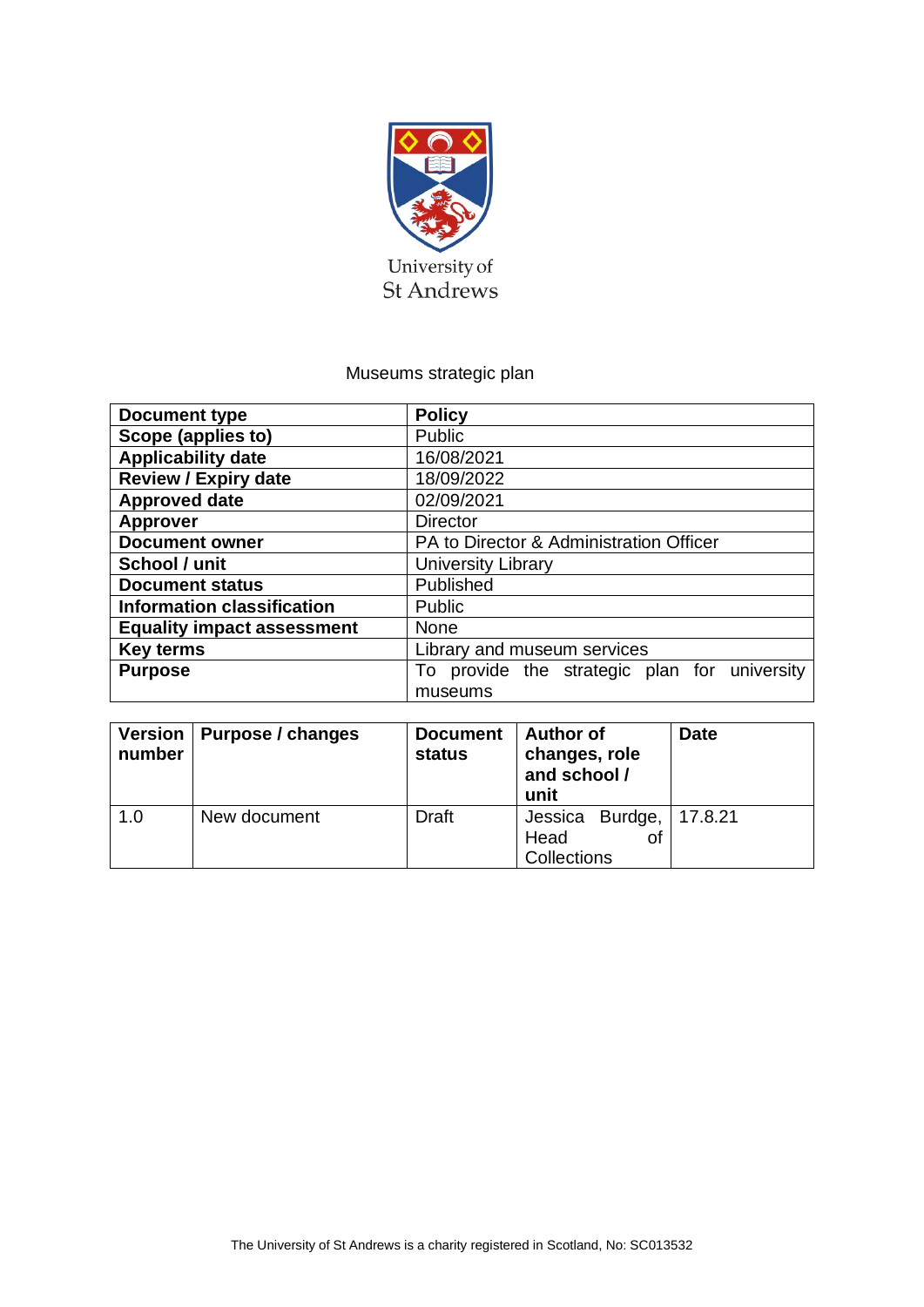# **Strategic plan, 2020-25**

The University of St Andrews is Scotland's first university, founded in 1413. Like the University, its Museums are rooted in and draw inspiration from this 600-year history of research and teaching, and the pursuit of knowledge for the common good.

Our vision is to reimagine university museums, through curiosity and conversation

The Museums' collections are of national and international interest and importance, and consist of around 115,000 artefacts and specimens reflecting more than 600 years of academic enquiry, creativity and innovation. Among them are three Recognised Collections of National Significance: our Heritage, Chemistry, and Scientific Instruments collections.

The Museums' enduring mission is to steward and share these collections, engaging people everywhere with the intellectual and cultural life of St Andrews.

Museum collections are featured in the Wardlaw Museum and the Bell Pettigrew Museum, stored and studied in a dedicated Collections Centre, displayed across the University, lent for exhibition nationally and internationally, and actively featured and shared online.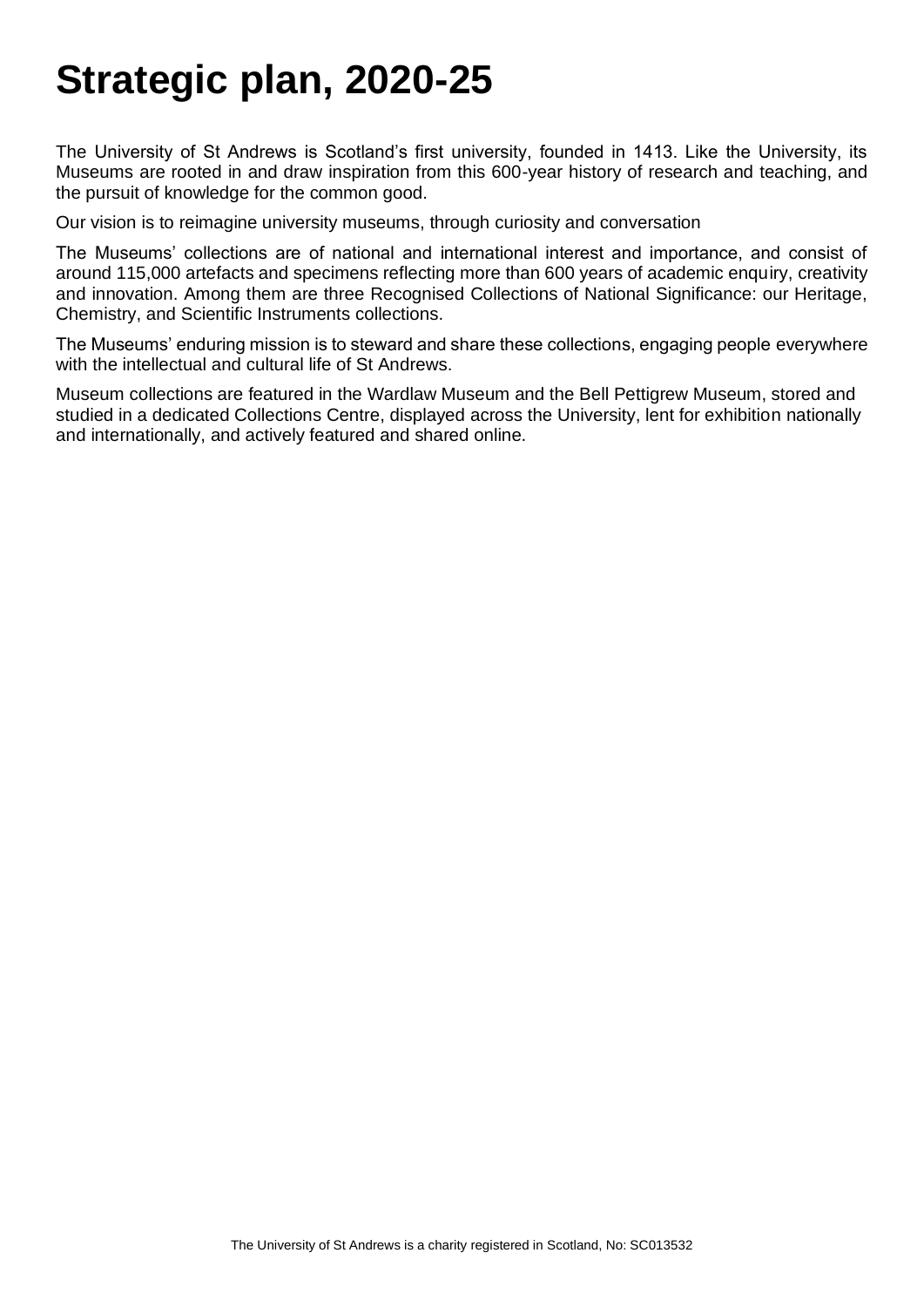### **2020-2025**

The opening of the Wardlaw Museum in 2021 marks the end of the capital project but the beginning of an ongoing transformation of the Museums of the University of St Andrews, inspired by our vision to reimagine university museums through curiosity and conversation.

Everything the Museums of the University of St Andrews do will be created by and with the staff and students of the University, based on and inspired by the research and teaching of the University. In open and collaborative spirit of our origins in the Literary and Philosophical Society we will continue to be a social and cultural hub connecting St Andrews communities with each other and celebrating the distinctive and diverse town that is our home. We convene conversations, share authority, and are a collaborative and respectful team.

2021-25 will see an ambitious programme of exhibitions and programmes in the Wardlaw Museum, as well as early-stage planning towards a reinterpretation of the Bell Pettigrew Museum to engage the public with issues around climate change and biodiversity. The Museums team will work to engage researchers with and students in the Collections Centre, and collaborate with academic Schools and with the other cultural units of the University to enrich the estate through public art and displays across a number of buildings.

Embracing the spirit of enquiry that is at the heart of the University and its research and teaching, we will innovate and experiment, and continuously evaluate our projects and our programmes. We aim not only to raise the profile of the Museums of the University of St Andrews, placing them on a par with renowned University museums such as those at Cambridge, Glasgow, or Oxford, but also to work to establish St Andrews as developing sector-leading practise, to whom other museums look for inspiration and ideas.

## **Strategic framework and planning context**

This strategic plan is based on the University's strategy, 2018-23 [\(https://www.st](https://www.st-andrews.ac.uk/about/governance/university-strategy/)[andrews.ac.uk/about/governance/university-strategy/\)](https://www.st-andrews.ac.uk/about/governance/university-strategy/) and its Enabling Strategies, which (along with other relevant policies, procedures, and guidance documents) can be found in the University's *Governance Zone* [\(https://www.st-andrews.ac.uk/policy/index.php\)](https://www.st-andrews.ac.uk/policy/index.php).

Development of this strategic plan was interrupted by the Covid-19 crisis, but rather than shrinking from this challenge, this plan places the recovery form the Covid-19 crisis among its key strategic aims, and as a challenge to meet head on and with creativity and determination. While the potential for resource constraints was taken into account in drafting this plan, we have not set out a managed shrinkage of either ambition or impact for the Museums. Instead, this plan articulates growth in reach and impact, so that the Museums maximise their value to, and support of, the University during this recovery period.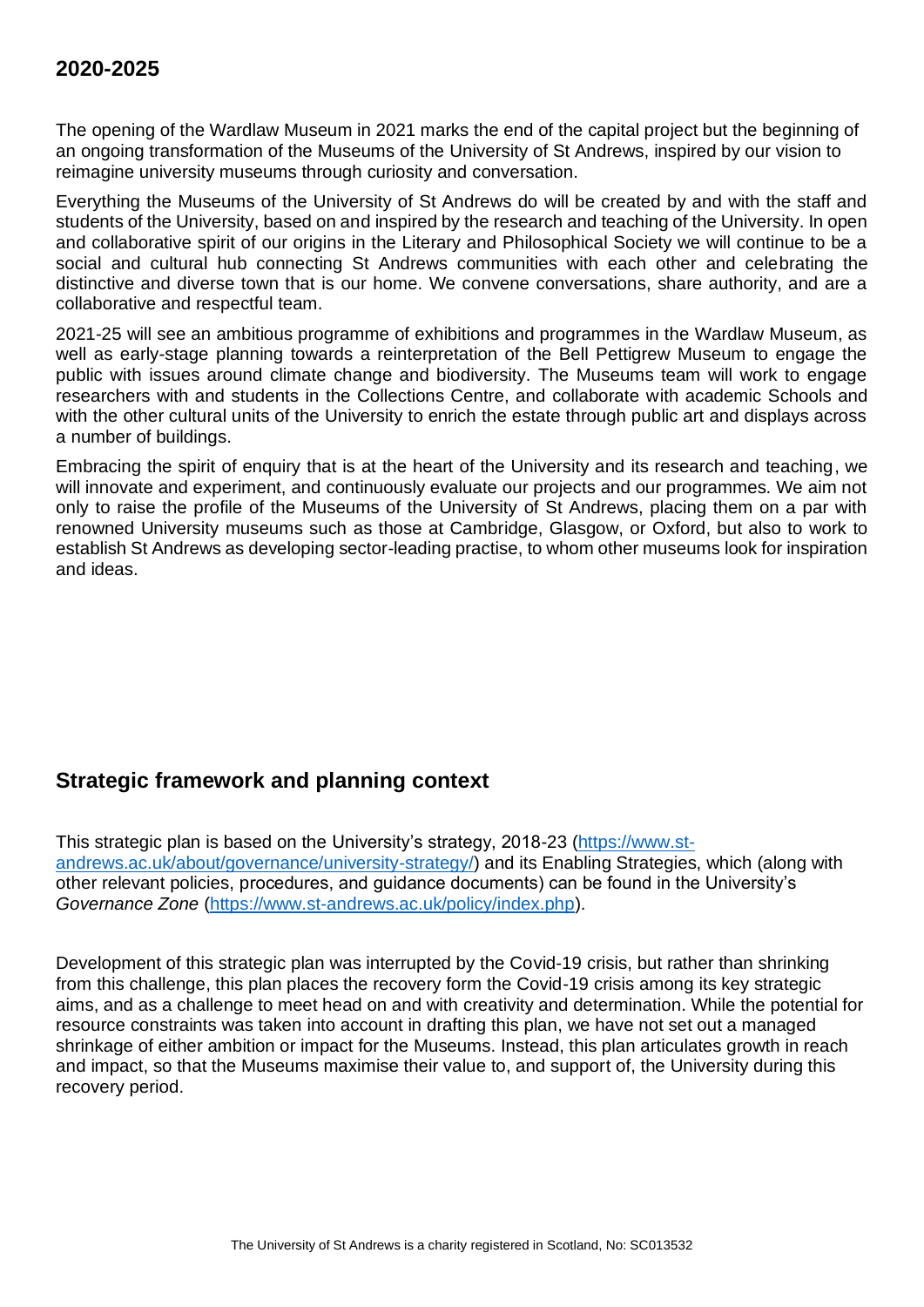## **Themes and goals**

In 2020-25, the Museums will use a framework based on two underpinning strategic themes (set out in more detail in sections 1-2):

- Support the University's recovery from the Covid-19 crisis
- Ensure the impact of our museums and the stewardship of our collections reinforces and reflects their national and international importance

These will be combined with three strategic change programmes (set out in more detail in sections 3-5):

- Tackle institutional legacies and work for a more inclusive and equitable future
- Respond to the climate emergency, and build sustainability into everything we do
- Create greater reach and deeper impact by curating a blended museum experience combining on site programmes with online engagement

Together these five themes will be used to make decisions about what to do, what not to do, and about the relative prioritisation of the Museums team's work. They will support the selection of topics for exhibition topics, help to prioritise projects, and determine where to allocate budget and staff resources. In this planning period, everything must do 1 and 2, and the highest-priority projects and plans will also deliver on at least one of 3, 4 and 5.

Setting out the plan in this way enables us to be ambitious, but also to retain enough flexibility and resilience that if the circumstances change – for better or for the worse – the plan can adapt. Themes 1 and 2 are the core – the elements that will be protected and prioritised, and for which core resources will be allocated. Themes 3, 4 and 5 are areas where additional funding is likely to be required, whether from grants philanthropy or other sources, but these are also the areas with greater potential to accelerate and scale up impact, and to deliver greater and more rapid transformation for the Museums and our work.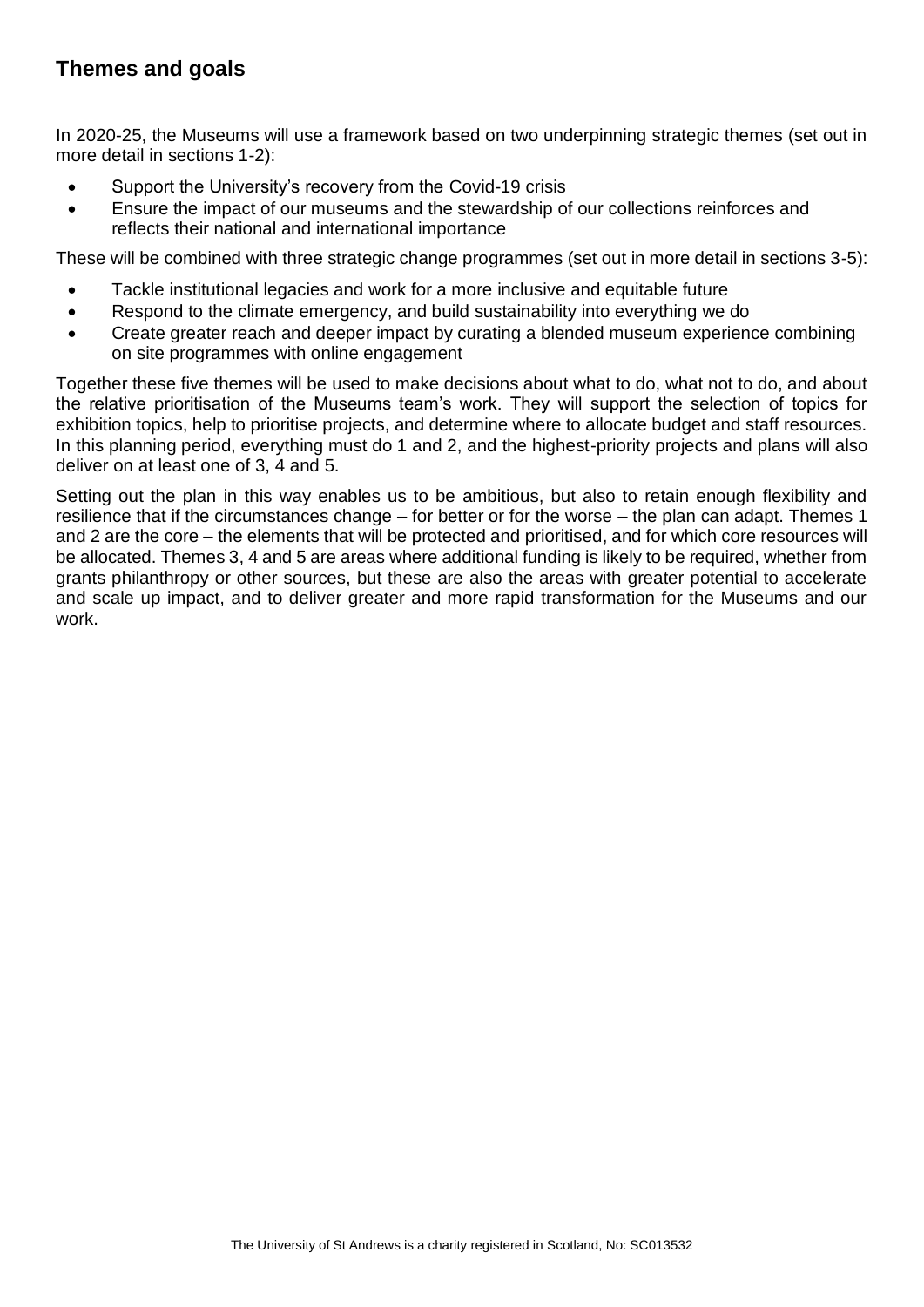# **1. Support the University's recovery from the Covid-19 crisis**

Museums will actively support the University of St Andrews as it – and our town and local communities – recover from the covid-19 crisis. We will do this by:

- Embedding research and research impact throughout our work, developing more robust evaluation and metrics to document these in support of REF and other University needs
- Expanding interdisciplinary research collaborations beyond Arts and Humanities topics, and establishing the Museums team as active and collaborative partners in research projects and programmes
- Making active and growing contributions to teaching and learning, across a range of modules and courses – including reviewing and extending engagement with Museum collections across the curriculum, and co-convening a renewed Museum and Gallery Studies MLitt course
- Supporting student experience beyond academic life, including embedding a student-driven programming approach and establishing an impactful volunteering and skills-building programme
- Putting staff and student wellbeing at the heart of our programming including launching new programmes based on the five ways to wellbeing, and a new cultural prescription offer
- Maximising our income contribution, including (but not only) through retail and events at the Wardlaw Museum
- Increasing grants and philanthropic support for our work, working closely with the University's Development team
- Deliver increased impact through merging Libraries and Museums, moving towards merged services structures, and later towards a common strategic planning approach and themes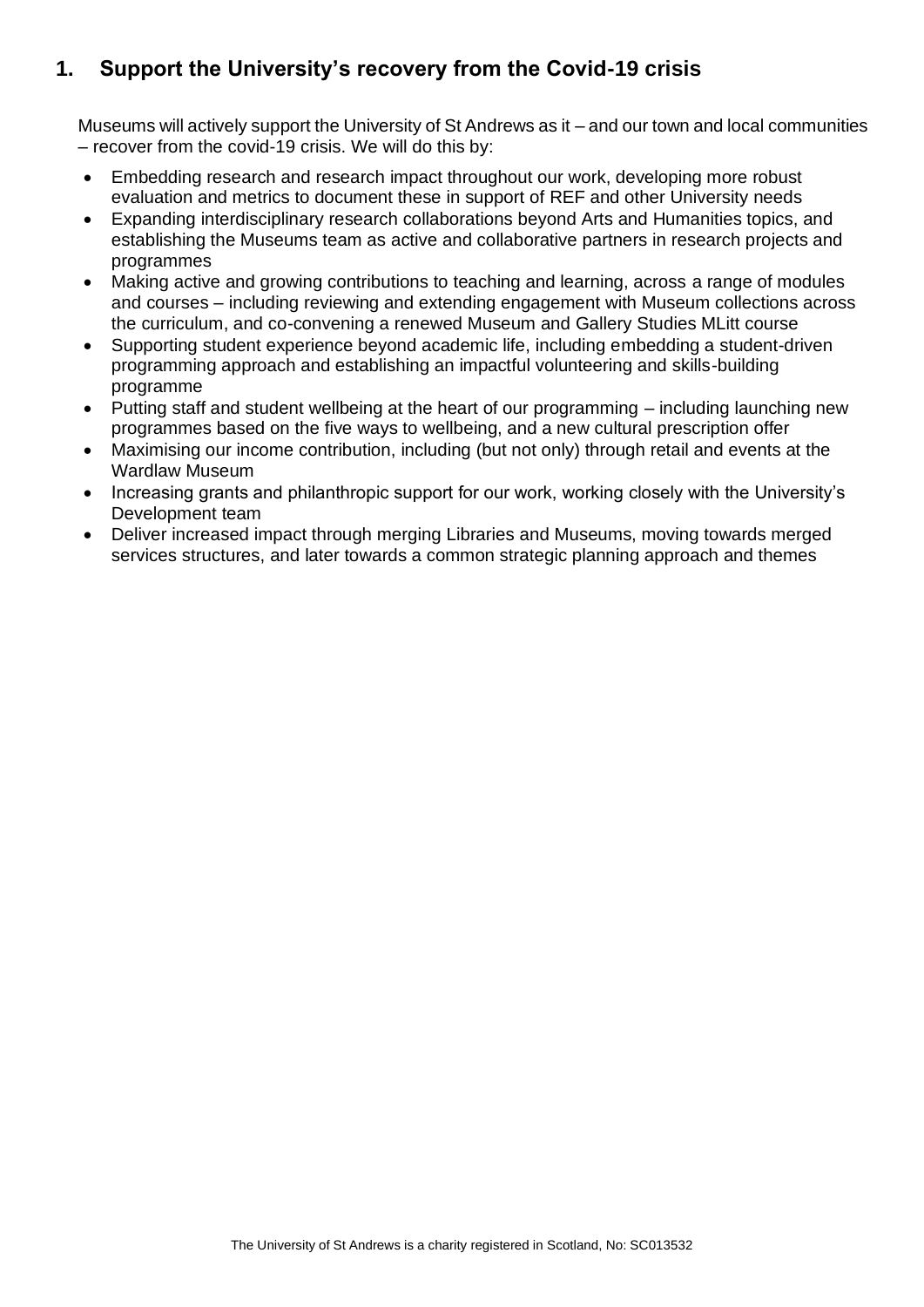### **2. Ensure the impact of our Museums and the stewardship of our collections reinforces and reflects their national and international importance**

The Museums of the University of St Andrews operate two museums – the Wardlaw Museum and Bell Pettigrew Museum of Natural History, and are responsible for a collection of national and international importance. These are fundamentally collaborative and interdisciplinary spaces, among only a small number of places in the University where staff and students come together across disciplines or schools, and where University and non-University communities come together.

We will work to make our collections more discoverable and accessible, and to increase our impact and reach, by:

- Continuously improving collections management and care, reviewing and reprioritising our collections stewardship plan so that we tackle areas for improvement at scale to accelerate progress
- Seek Recognised Collection status for the University's internationally-important photographic collections
- Develop the capital proposal and case for support for a new Collections Research Centre, opening up more active use of the University's collections for research and teaching, as well as improved collections stewardship for these collections.
- Making judicious and thoughtful acquisitions to ensure University collections are relevant, open, accessible, and active, and to ensure they better reflect the diversity of our University's history and community – including revision of collections development plan, and of lifecycle collections costs model and approach
- Support the Capital Plan by displaying and embedding collections across the University's estate, and supporting excellence in public art and art commissioning
- Establishing the Wardlaw Museum as a visitor-focussed museum, informed by a growing and rigorous audience research and knowledge base that informs our decisions about exhibitions, learning programmes, events, and digital engagement, on site and online.
- Develop plans and seek funding to create in the Wardlaw Museum garden a new art-enriched public space in the heart of the historic town, potentially working in collaboration with the St Andrews Botanic Gardens.
- Inspiring learning in its broadest sense, supporting the University's aspiration to be a beacon for diversity and social responsibility – including reviewing and relaunching Schools programme, with a focus on Widening Participation and Social Responsibility, and developing a new ESOL programme supporting the University's sanctuary status.
- Working collaboratively with the University's cultural units, and other partners, to position Museums and our spaces as a cultural, social and educational hub for St Andrews, empowering diverse audiences to come together, exchange ideas, share experiences, and build community.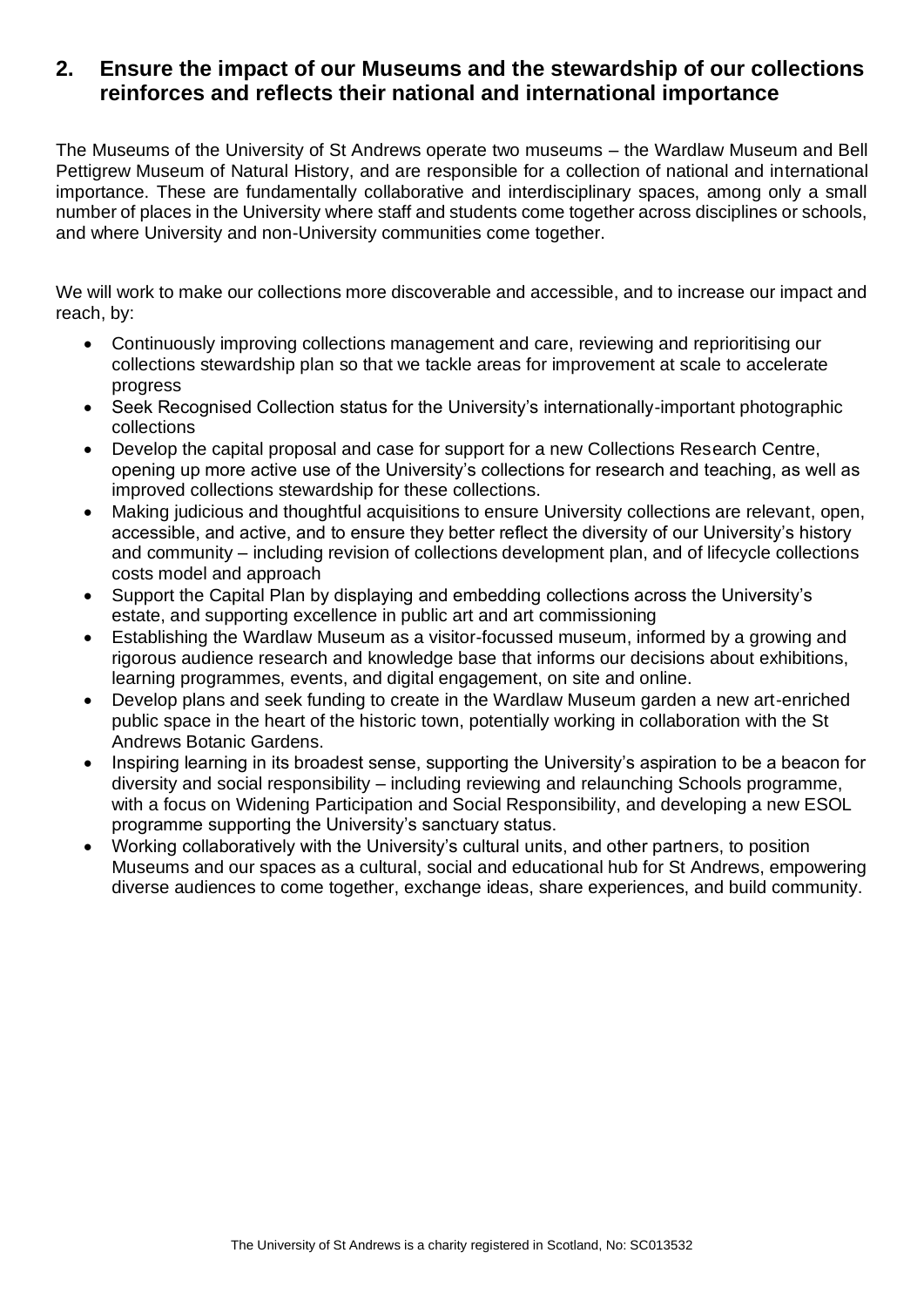## **3. Tackle institutional legacies and work for a more inclusive and equitable future**

We acknowledge that when it comes to tackling inequalities and inequities in our past and present, the most profound change will come not from swift and visible, but ultimately temporary, activity in responsive mode. Instead, we will build questions of diversity and decolonisation throughout our work, and be bold and thorough in how we approach systemic and deep-rooted legacies in our collections and our museums, as well as how we understand their impact today. We will work collaboratively with staff and students to make Museums key spaces for conversation, and for creating positive change towards a more equitable and inclusive future.

This includes:

- Research and university and public engagement tackling legacies of enslavement and empire including through a major *Recollecting Empire* programme and exhibition, and PhD research (supported by a fully-funded scholarship) on imperial and colonial contexts for the collections at St Andrews
- Convening conversations on gender and sex(uality) including working with Museum and Gallery Studies students on a display and engagement around the *Beggar's Benison* collection, and the major exhibition *First Women* and its associated programming
- Work to diversify Museums and our staff including redesigning and relaunching Museum traineeships, and developing future plans for fellowships and skills-development opportunities for people underrepresented in the museums sector workforce
- Develop and diversify the University's collections and displays including refocussing collecting and acquisitions, and rehanging the University state rooms
- Strengthen cultural property management including through active provenance research, and refreshed cultural property advice and training for all University work involving objects, artworks, or heritage items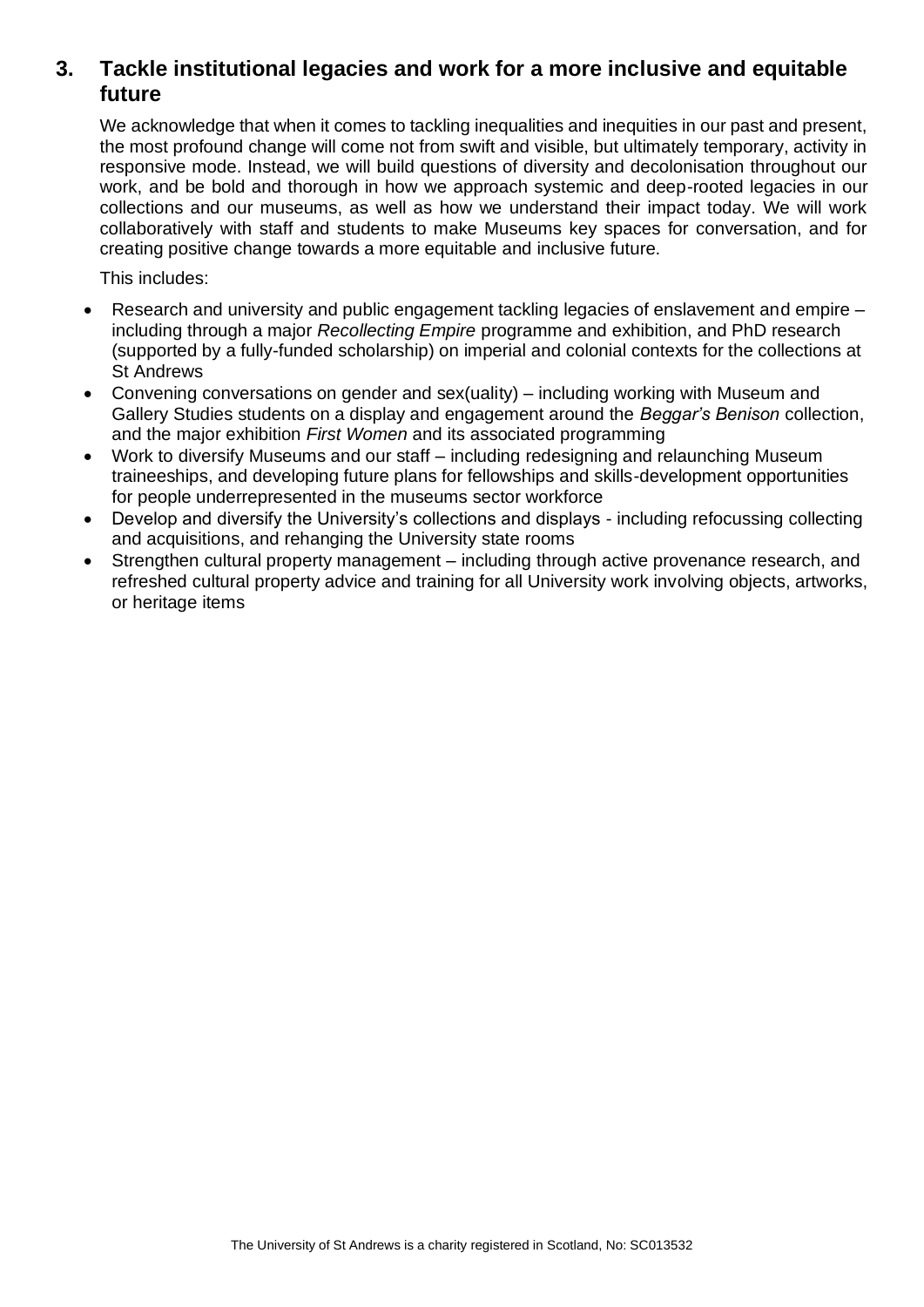## **4. Respond to the climate emergency, and build sustainability into everything we do**

Longer term than the recovery from Covid-19, but no less urgent, the Museums will work to respond to the climate emergency, and to ensure that our work and programmes are developed and planned with sustainability in mind. In this area, we build on a strong track record – MUSA won environmental and sustainability awards – and we will work to ensure that this success is maintained and extended.

We will support the University's aim to develop students' sense of their environmental leadership, to research, showcase University research on biodiversity, sustainability, and the environment, and champion efforts to reduce our carbon footprint, and to become the UK's first carbon-neutral university.

Museum collections have strength in scientific and natural historical specimens, and we will combine this with academic and research expertise across the University to create exhibitions and programming on themes relating to environment, sustainability, and climate. These will aim to increase knowledge and understanding, but also – and more importantly for our shared future – to to spur action and behaviour change.

Sustainability is not only a programmatic theme, but one that impacts choices around how we deliver all projects. We will scrutinise all object loans and travel to ensure that their positive benefits clearly outweigh their environmental impact, assess and reduce the carbon impact of our temporary exhibitions programme, and minimise or eradicate our use of disposable and single-use plastics. We will ensure that decisions about storage, including the specification and design of the proposed new Collections Research Centre place sustainability at their heart, reducing the carbon impact of the environmental controls needed to secure and preserve the collections.

This includes:

- Develop our practise so that exhibitions and programmes promote behaviour change and action – including through major exhibitions *Dive In!* on ocean science to align with COP21 in November 2021, and *Peatlands* on the cultural and scientific contexts for peat around the world, as well as through PhD research (supported by a fully-funded scholarship) on behaviour change in relation to ocean plastics, in museum contexts
- Find new relevance for the Bell Pettigrew Museum, connected with research on biodiversity and ecosystems – starting with quick wins to improve the visitor experience, and expand opening hours
- Audit and be transparent about our internal plans, processes, and procurement, and contribute to the University's carbon net zero goal – including assessing the carbon impact of temporary exhibitions and other Museums work, and setting targets for reduction
- Track our contributions to the United Nations Sustainable Development Goals